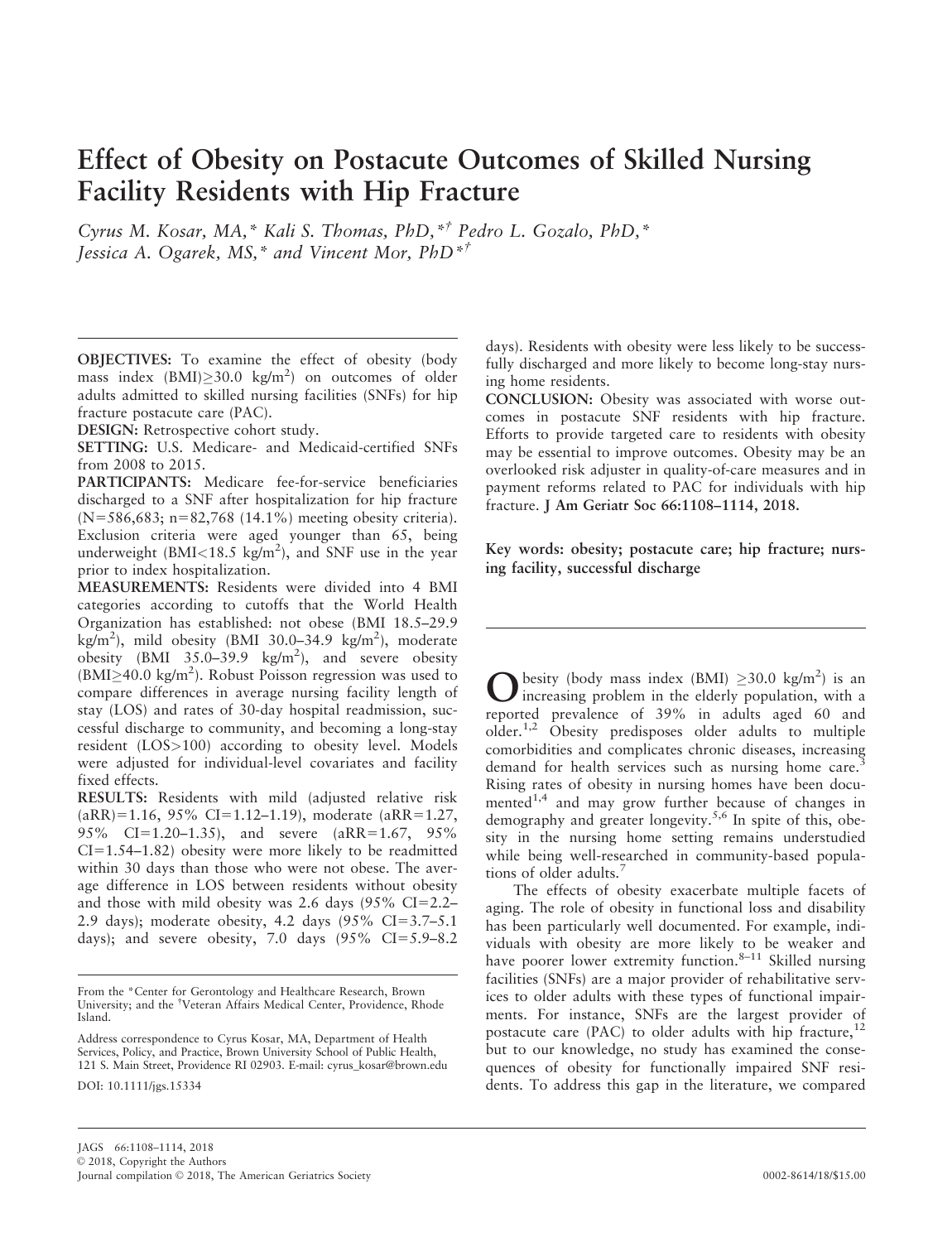the outcomes of postacute SNF residents with hip fracture according to level of obesity. SNF residents with obesity are more likely to have specialized care needs than without obesity. For instance, additional nursing assistance is often required for residents with obesity to conduct daily activities.<sup>13</sup> Consequently, residents of resourceful, highquality SNFs may have better prognoses than their counterparts in lower-quality facilities. Therefore, we hold constant facility-level differences in our estimation of the association between obesity and resident outcomes.

## **METHODS**

#### Data Sources

The sources of individual-level data were the Medicare Beneficiary Summary file, Medicare inpatient claims files, and Minimum Data Set (MDS) assessments. The summary file contains demographic and diagnostic covariates for currently enrolled Medicare beneficiaries. The inpatient claims files consist of fee-for-service claims from acute hospitalizations and SNF admissions, containing data such as admitting diagnosis and dates of service. The MDS is administered to all residents of Medicare- or Medicaidcertified nursing facilities upon admission and regularly thereafter until discharge. The assessment captures demographic information and comorbidities and covers multiple care areas such as cognitive and physical function and psychosocial well-being.<sup>14</sup>

Information on SNF organizational characteristics and quality measures was obtained from the Certification and Survey Provider Enhanced Reporting file and the Nursing Home Compare website [\(www.medicare.gov/nursinghome](http://www.medicare.gov/nursinghomecompare)[compare\)](http://www.medicare.gov/nursinghomecompare), maintained by the Centers for Medicare and Medicaid Services (CMS).

#### Study Sample

We identified fee-for-service beneficiaries discharged to a SNF after a short-term acute hospitalization between January 1, 2008, and September 30, 2015, with a primary diagnosis of hip fracture. Residents were classified as having hip fracture if the primary diagnosis field of their hospital claim contained an International Classification of Diseases, Ninth Revision (ICD-9) code of 820.00–820.32, 733.14, 733.15, 733.96, 733.97, 808.0, or 808.1. We also classified residents with a Medicare Severity Diagnosis-Related Group between 533 and 536 as having hip fracture. We excluded residents younger than 65, with SNF use in the year prior to index hospitalization, considered underweight (BMI <18.5 kg/ m<sup>2</sup>), and with a BMI that was likely to have been coded incorrectly (e.g.,  $> 90 \text{ kg/m}^2$ ). We did not include residents with index hospitalizations after September 2015 because of the switch to the ICD-10 coding system. The final cohort consisted of 586,683 SNF residents.

#### Primary Exposure Variable

BMI was derived from the resident's height and weight recorded during the MDS admission assessment, calculated as weight in pounds divided by height in inches squared

times the constant  $703$  [BMI=weight (pounds)/height (inches)<sup>2</sup>  $\times$  703)]. To enhance interpretability of analyses, we divided residents into those without obesity (BMI 18.5–29.9 kg/m<sup>2</sup>) and those with mild (BMI 30.0–34.9 kg/ m<sup>2</sup>), moderate (BMI 35.0-39.9 kg/m<sup>2</sup>), and severe (BMI  $\geq$ 40.0 kg/m<sup>2</sup>) obesity.<sup>15</sup>

## Outcome Variables

We examined whether the following outcomes varied according to obesity level: 30-day hospital readmission, SNF or nursing home length of stay (LOS), successful discharge to community,  $12,16$  and becoming a long-stay resident. All outcomes were derived from Medicare claims and MDS assessments using the Residential History File methodology.17 Residents were followed for 180 days after SNF admission and on each day of the follow-up period were determined to be still in the SNF, in another inpatient setting (e.g., hospital, inpatient rehabilitation facility, another SNF), or dead. We also tracked hospice use during follow-up.

Residents were classified as readmitted if they stayed overnight in a general acute hospital during the first 30 days of follow-up. LOS was defined as the number of days of continuous SNF or nursing home use. Thus, we did not abbreviate LOS when residents were transferred to other SNFs or depleted their SNF benefit and became nursing home residents. Residents with a LOS of 100 or more days (the maximum for Medicare SNF coverage) were classified as long stay. Residents were considered successfully discharged if they exited the SNF within 90 days of admission and remained in the community for 30 days without dying, using hospice, or reentering the inpatient healthcare system. Residents who died or reentered the healthcare system within 30 days of discharge, died during the SNF stay, or were not discharged within 90 days of SNF admission were not considered discharged successfully.

# Other Study Variables

Information on age, sex, race, dual eligibility for Medicaid, and dementia status were obtained from the Medicare enrollment file. Comorbidity burden was captured using the Deyo-Charlson comorbidity index,<sup>18</sup> calculated from the diagnoses listed on the index hospitalization claim. Surgical treatment type was ascertained from the procedure codes listed on the claim. Residents were classified as having received no surgical treatment, open reduction and internal fixation, major joint replacement, closed reduction and internal fixation, or internal fixation without reduction. Physical function was captured using a composite of self-performance ratings of activities of daily living from the MDS assessment.<sup>19,20</sup> Cognitive function was summarized using the MDS-based Cognitive Performance Scale score, which ranges from 1 (intact) to 6 (very severe impairment).<sup>21</sup>

## Statistical Analysis

We used robust Poisson regression<sup>22</sup> to calculate the relative risk (RR) of 30-day hospital readmission, successful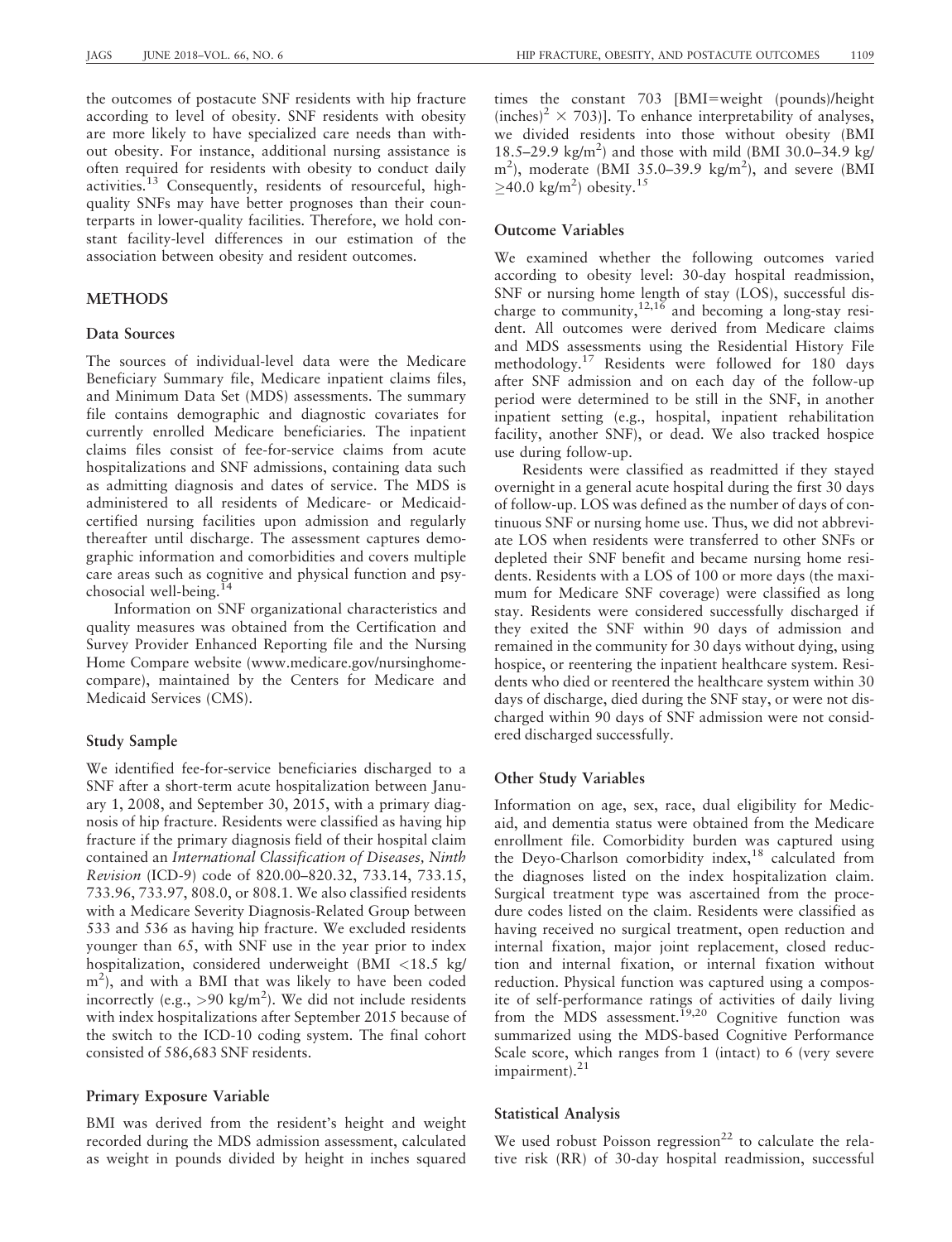discharge, and becoming a long-stay resident for residents with mild, moderate, and severe obesity. We also used a Poisson model to calculate adjusted mean LOS according to obesity level through marginal standardization (predictive margins). We did not predict LOS for residents who were not discharged from the SNF or nursing home at the end of the 180-day follow-up period. We excluded residents from analyses if they were admitted or died at a point that censored the relevant window of observation for a particular outcome. Regression models were adjusted for age, age squared, female sex, non-white race, Deyo-Charlson score, CPS score, dementia, dual eligibility, surgical treatment type, year fixed effects, and SNF fixed effects. Data were analyzed using Stata MP version 14.2 (StataCorp, College Station, TX). Null hypotheses were tested assuming a two-sided type I error probability of 0.05.

## Secondary Analysis

We modeled the association between continuous BMI and outcomes, also including second- and third-order polynomial terms. We then used marginal standardization to estimate the adjusted rate of each outcome per point of BMI between 19 and 50.

The institutional review board of Brown University approved the study protocol.

# **RESULTS**

Between 2008 and 2015, 586,683 hospitalized Medicare fee-for-service beneficiaries discharged to SNF with hip fracture were identified. The prevalence of obesity was 14.1%: 10.2% with mild obesity, 2.8% with moderate obesity and 1.1% with severe obesity. Resident characteristics are summarized in aggregate and according to obesity level in Table 1. Mean age was  $83.9 \pm 7.4$  and decreased with obesity level. Seventy-four percent of beneficiaries were female; women were more likely to be moderately (78%) or severely (83%) obese. The proportion non-white was 6% and was similar across obesity strata. At the time of admission, 17% of residents were dually eligible for Medicaid. Between 21% and 31% of residents with obesity were dually eligible. Mean Deyo-Charlson score was  $1.2 \pm 1.5$ , with 31% of residents having a score of 2 or greater. Deyo-Charlson scores were higher in residents with obesity, reaching an average of  $1.7\pm1.8$  in residents with severe obesity. Mean activity of daily living score was  $18.4 \pm 3.5$  and was similar in residents with different obesity levels. Thirty-nine percent of residents had dementia, ranging from 19% to 29% in those with obesity. Correspondingly, the distribution of CPS scores was lower in residents with obesity. Approximately 83% of residents underwent surgical treatment for hip fracture, most commonly open reduction and internal fixation or joint replacement (57%) rather than closed reduction and internal fixation or internal fixation without fracture reduction (25%). Residents with obesity were more likely to undergo open reduction and internal fixation and less likely to have joint replacement surgery.

Table 1 shows the characteristics of SNFs attended by the average resident in our sample. Residents on average stayed in a SNF with an  $84\pm14\%$  occupancy rate and  $122\pm73$  beds, that was for-profit and rated  $3.4\pm1.3$ stars, and had  $45\pm25\%$  of beds funded by Medicaid. The majority of facility characteristics were comparable across residents with different obesity levels, although residents with severe obesity were more likely to be admitted to a SNF with a slightly higher percentage of Medicaid beds, that was rated 1 or 2 stars, and that was in a rural area.

Table 2 displays the rates and aRRs of 30-day hospital readmission and adjusted nursing home LOS according to level of obesity. The 30-day readmission rate was 11.8% for residents without obesity, 12.6% for residents with mild obesity  $(aRR=1.16, 95\%)$  $CI=1.12-1.19$ , 13.9% for residents with moderate obesity (RR=1.27, 95% CI=1.20–1.35), and 16.9% for residents with severe obesity (RR=1.67, 95% CI=1.54– 1.82). Average LOS in the SNF or nursing home was 36.1 days for residents without obesity, 38.6 days for residents with mild obesity (adjusted difference= $2.6$ days,  $95\%$  CI=2.2–2.9 days),  $40.5$  days for residents with moderate obesity (adjusted difference=4.4 days, 95% CI=3.7–5.1 days), and 43.1 days for residents with severe obesity (adjusted difference=7.0 days,  $95\%$  $CI = 5.9 - 8.2$  days).

Rates and adjusted risks of successful discharge to community and of becoming a long-stay resident conferred by obesity are listed in Table 2. The proportion of residents without obesity who were successfully discharged to the community was 70.9%. Of residents with mild obesity, 73.0% were discharged successfully, although in adjusted comparisons, mild obesity was associated with a lower probability of successful discharge  $(aRR=0.96,$ 95% CI=0.95–0.97). The rate of successful discharge of residents with moderate obesity was 71.5%, but in the adjusted comparison, moderate obesity was associated with lower likelihood of successful discharge  $(aRR=0.93,$ 95% CI=0.91-0.95). Of residents with severe obesity, 65.4% were successfully discharged  $(aRR=0.82, 95\%)$  $CI = 0.80 - 0.85$ .

Of residents without obesity, 6.4% became longstay residents. Of residents with mild obesity, 5.7% became long-stay residents, although in adjusted comparisons, mild obesity conferred greater risk of becoming a long-stay resident  $(aRR=1.06, 95\%)$  $CI=1.01-1.11$ ). Of residents with moderate obesity, 5.8% became long-stay residents, although in adjusted comparisons, moderate obesity was associated with greater probability of becoming a long-stay resident  $(aRR=1.19, 95\% \text{ CI}=1.10-1.30)$ . Of residents with severe obesity, 7.3% became long-stay residents  $(aRR=1.57, 95\% CI=1.38-1.79).$ 

The adjusted rates of outcomes per point of BMI are illustrated in Figure 1. The probability of readmission (Figure 1A), average LOS (Figure 1B), and probability of becoming a long-stay resident increased curvilinearly across levels of BMI (Figure 1D). The probability of successful discharge (Figure 1C) decreased across levels of BMI.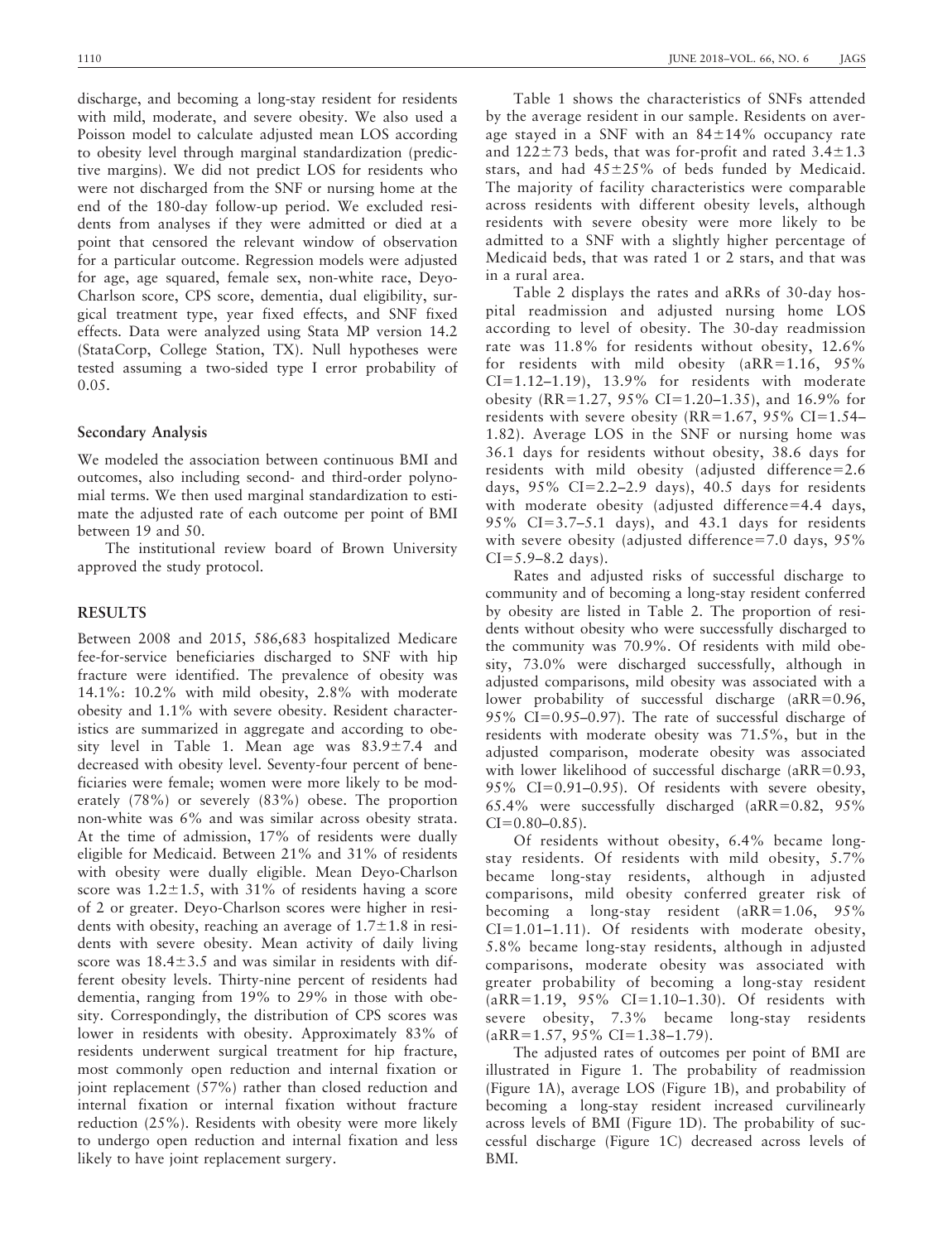| Table 1. Study Cohort Characteristics According to Ob                         | esity: 2008-2015                         |                                                              |                                                         |                                                         |                                                             |
|-------------------------------------------------------------------------------|------------------------------------------|--------------------------------------------------------------|---------------------------------------------------------|---------------------------------------------------------|-------------------------------------------------------------|
|                                                                               |                                          |                                                              |                                                         | Obese                                                   |                                                             |
| Characteristic                                                                | <b>All Residents</b><br>$= 586,683$<br>z | $(BMI < 30.0 \text{ kg/m}^2),$<br>$n = 503.915$<br>Not Obese | $(BM1 30.0 - 34.9 kg/m2).$<br>$= 59,705$<br>Mildly<br>E | $(BM1 35.0 - 39.9 kg/m2)$<br>$n = 16,401$<br>Moderately | $(BMI \geq 40.0 \text{ kg/m}^2)$<br>$n = 6,662$<br>Severely |
| Participant                                                                   |                                          |                                                              |                                                         |                                                         |                                                             |
| Age, mean $\pm$ SD                                                            | 7.4<br>$83.9 +$                          | $84.5 \pm 7.2$                                               | 7.3<br>$81.5 +$                                         | 7.3<br>$79.2 +$                                         | $76.7 \pm 7.3$                                              |
| Aged $\geq$ 80, n (%)                                                         | 433,431 (74)                             | 385,732 (77)                                                 | 37,332 (63)                                             | 8,017 (49)                                              |                                                             |
| Female, n (%)                                                                 | 438,009 (75)                             | 375,316 (74)                                                 | 44,433 (74)                                             |                                                         | $2,350(35)$<br>$5,501(83)$                                  |
| Not white, n (%)                                                              | 35,256 (6)                               | 30,496 (6)                                                   | 3,268 (5)                                               | $12,759$ $(78)$<br>$1,010$ $(6)$                        | 482 (7)                                                     |
| Medicare and Medicaid dually eligible, n (%)                                  | 101,690(17)                              | 82,717 (16)                                                  | 12,703(21)                                              | 4,237 (26)                                              | 2,033 (31)                                                  |
| 9S<br>Activity of daily living score, mean $\pm$ SD (range 0-28, higher = wor | 3.5<br>$18.4 +$                          | $18.4 = 3.6$                                                 | $18.3 + 3.4$                                            | $3.\overline{3}$<br>$18.4 +$                            | $18.8 \pm 3.1$                                              |
| Activity of daily living score $\geq$ 23, n (%)                               | 50,107 (9)                               | 43,749 (9)                                                   | 4,469 (7)                                               | 1,240 (8)                                               | 649 (10)                                                    |
| Charlson Comorbidity Index, mean $\pm$ SD                                     | $1.2 \pm 1.5$                            | $1.2 \pm 1.4$                                                |                                                         | 1.6<br>$-1.5 +$                                         | $1.7 \pm 1.8$                                               |
| Charlson Comorbidity Index $\geq$ 2, n (%)                                    | (31)<br>181,607                          | 50,149 (30)                                                  | $1.4 \pm 1.5$<br>21,902 (37)<br>21,902                  | (40)<br>6.636                                           | 2,920 (44)                                                  |
| Cognitive Performance Scale score, n (%)                                      |                                          |                                                              |                                                         |                                                         |                                                             |
| $\circ$                                                                       | $\overline{40}$<br>101,946               | (38)<br>84,707                                               | $\overline{51}$<br>12, 115                              | (56)<br>3,576                                           | 548<br>÷                                                    |
| $1 - 2$                                                                       | (27)<br>68,497                           | (27)<br>59,902                                               | 6,329 (26)                                              | $(26)$<br>$(15)$<br>1,650                               | 616                                                         |
| $3-4$                                                                         | (25)<br>63,072                           | (26)<br>57,462                                               | $\overline{18}$<br>4,390                                | 931                                                     | 289                                                         |
| $5-6$                                                                         | $\circledR$<br>20,554                    | $\left( \begin{matrix} 9 \end{matrix} \right)$<br>19,194     | 1,081                                                   | $\widehat{c}$<br>206                                    | 73                                                          |
| Dementia, n (%)                                                               | (39)<br>228,924                          | $\left 4\right $<br>206.239                                  | $\frac{(5)}{(29)}$<br>17.421                            | (24)<br>4,008                                           | $-3250$<br>1,256                                            |
| Surgical treatment, n (%)                                                     |                                          |                                                              |                                                         |                                                         |                                                             |
| None                                                                          | (17)<br>100,834                          | (18)<br>88,232                                               | (15)<br>9,004                                           | (15)                                                    | ίŊ<br>1,110                                                 |
| Open reduction and internal fixation                                          | (26)<br>154,698                          | (29,261 (26)                                                 | 17,557 (29)<br>17,485 (29)                              | $(33)$<br>$(25)$<br>2,488<br>5,422                      | (37)<br>2,458                                               |
| Joint replacement                                                             | (31)<br>183,256                          | 60,424 (32)                                                  |                                                         | 4,044                                                   | 1,303                                                       |
| Close reduction and internal fixation                                         | (19)<br>111,517                          | 94,658 (19)<br>31,340 (6)                                    | (20)<br>12,054                                          | $\left(\frac{21}{6}\right)$<br>3,453                    | $\widetilde{225}$<br>1,352                                  |
| Internal fixation only                                                        | $\widehat{6}$<br>36,378                  |                                                              | 3,605                                                   | 994                                                     | 439                                                         |
| Facility characteristic                                                       |                                          |                                                              |                                                         |                                                         |                                                             |
| Occupancy rate, mean $\pm$ SD                                                 | $84.0 \pm 14.2$                          | 84.1 $\pm$ 14.2                                              | $83.9 \pm 14.4$                                         | $83.7 \pm 14.5$                                         | $83.4 \pm 14.4$                                             |
| Number of beds, mean $\pm$ SD                                                 | $121.7 \pm 72.9$<br>44.8 ± 25.4          | $121.9 \pm 73.2$<br>44.7 ± 25.4                              | $120.2 \pm 71.3$<br>45.2 ± 25.3                         | $120.8 \pm 71.3$                                        | $120.4 \pm 67.6$<br>$47.7 \pm 24.7$                         |
| % Medicaid, mean $\pm$ SD                                                     |                                          | $= 25.4$                                                     |                                                         | $46.3 \pm 25$                                           |                                                             |
| Star rating <sup>a</sup> , mean $\pm$ SD                                      | 1.3<br>$3.4 \pm$                         | ± 1.3<br>3.4                                                 | $3.4 \pm 1.3$                                           | $3.3 \pm 1.3$                                           | 1.3<br>$+1$<br>3.3                                          |
| Star rating, n (%)                                                            |                                          |                                                              |                                                         |                                                         |                                                             |
| $1 - 2$                                                                       | (27)<br>136,802                          | 116,914 (27)                                                 | 14,039(27)                                              |                                                         |                                                             |
| S                                                                             | (20)<br>98,773                           | 84,735 (20)                                                  | 10,090 (20)                                             | 4,075 (29)<br>2,826 (20)<br>7,216 (51)                  | $\frac{1,774}{1,122}$ $\frac{(31)}{(19)}$<br>$2,879$ $(50)$ |
| $4-5$                                                                         | (53)<br>263,554                          | (53)<br>226,261                                              | 27,198 (53)                                             |                                                         |                                                             |
| Region, n (%)                                                                 |                                          |                                                              |                                                         |                                                         |                                                             |
| Northeast                                                                     | (19)<br>112,924                          | 97450 (20)                                                   | 11,314(19)                                              | 2,976 (18)                                              | (18)                                                        |
| Midwest                                                                       | (25)<br>146,465                          | (25)<br>122,677                                              | (29)<br>16,904                                          | (30)<br>4,792                                           | (32)<br>$\frac{1,184}{2,092}$<br>2,092<br>1,002             |
| South                                                                         | (37)<br>217,382                          | 188,027 (38)                                                 | (36)<br>21,250                                          | $(36)$<br>$(16)$                                        |                                                             |
| Pacific                                                                       | $\binom{8}{1}$                           | (18)<br>89,891                                               | (16)<br>9,594                                           | 5,797<br>2,650                                          | $(35)$<br>$(15)$<br>$(24)$                                  |
| Rural, $n(%)$                                                                 | (20)<br>117,545                          | 98,949 (20)                                                  | (22)<br>13,167                                          | (23)<br>3,814                                           | 1,615                                                       |
| For-profit facility, n (%)                                                    | (65)<br>379,192                          | (65)<br>325,638                                              | 65<br>38,261                                            | (66)<br>10.809                                          | (68)<br>4.484                                               |
| - 155<br>t d<br>an . C.                                                       |                                          |                                                              |                                                         |                                                         |                                                             |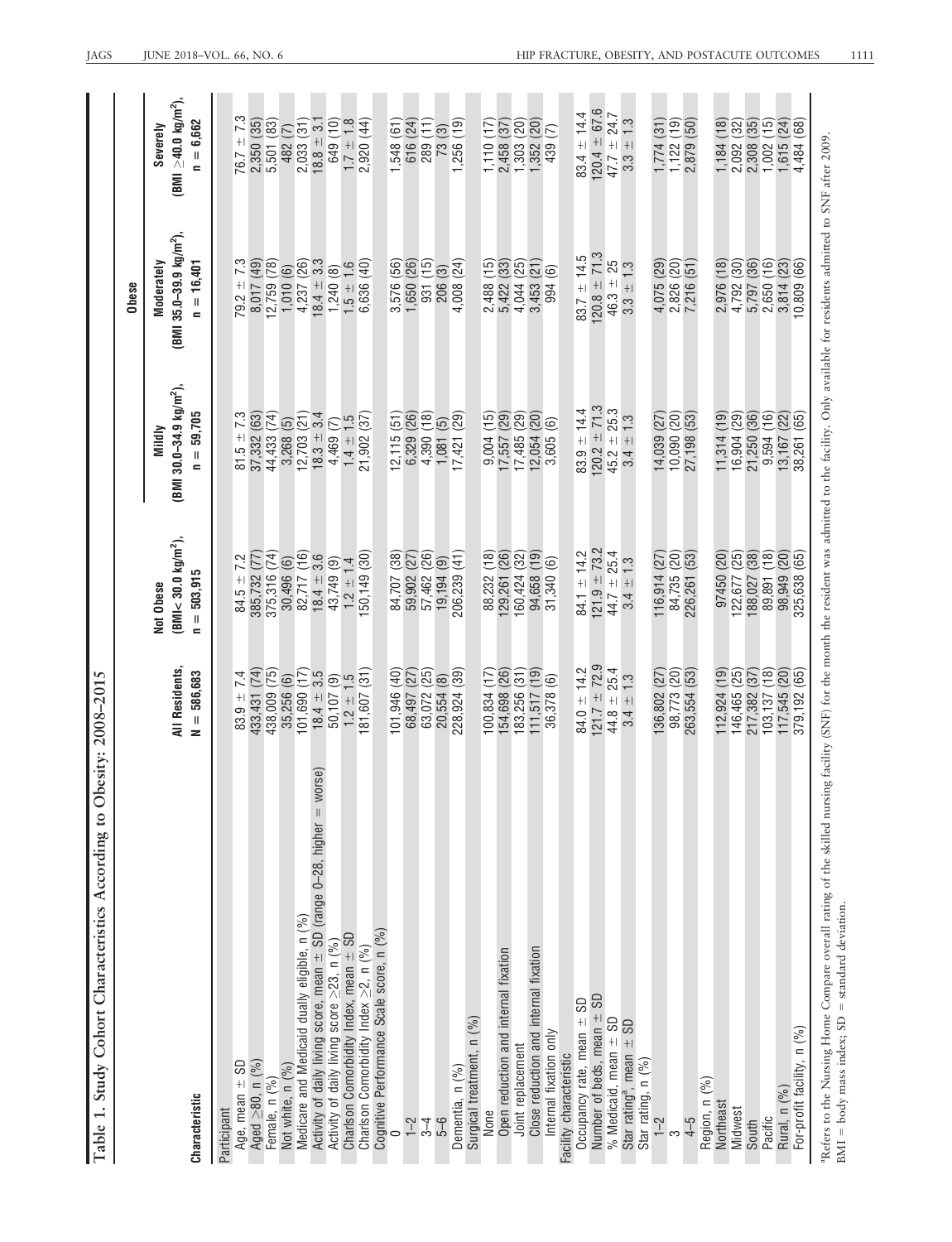|                         | <b>30-day Readmission</b>         |                       | <b>Length of Stay</b>            |                     |
|-------------------------|-----------------------------------|-----------------------|----------------------------------|---------------------|
| <b>Obesity Level</b>    | $n/N$ (%)                         | Adj. RR (95% CI)      | Adj. Mean                        | Difference (95% CI) |
| Non-Obese: BMI< 30      | 58855/498346 (11.8)               | Referent              | 36.1                             | Referent            |
| Mild: BMI 30.0-34.9     | 7501/59335 (12.6)                 | 1.16(1.12, 1.19)      | 38.6                             | $2.6$ $(2.2, 2.9)$  |
| Moderate: BMI 35.0-39.9 | 2258/16298 (13.9)                 | $1.27$ $(1.20, 1.35)$ | 40.5                             | $4.4$ $(3.7, 5.1)$  |
| Severe: $BMI > 40.0$    | 1121/6633 (16.9)                  | 1.67 (1.54, 1.82)     | 43.1                             | $7.0$ $(5.9, 8.2)$  |
|                         | Successful Discharge <sup>a</sup> |                       | <b>Became Long-Stay Resident</b> |                     |
|                         | $n/N$ (%)                         | Adj. RR (95% CI)      | $n/N$ (%)                        | Adj. RR (95% CI)    |
| Non-Obese: $BMI < 30$   | 353272/498392 (70.9)              | Referent              | 32059/498346 (6.4)               | Referent            |
| Mild: BMI 30.0-34.9     | 43115/59081 (73.0)                | 0.96(0.95, 0.97)      | 3407/59335 (5.7)                 | 1.06(1.01, 1.11)    |
| Moderate: BMI 35.0-39.9 | 11585/16204 (71.5)                | $0.93$ $(0.91, 0.95)$ | 951/16298 (5.8)                  | 1.19(1.10, 1.30)    |
| Severe: $BMI > 40.0$    | 4299/6572 (65.4)                  | $0.82$ (0.80, 0.85)   | 485/6633 (7.3)                   | 1.57 (1.38, 1.79)   |

Table 2. Impact of Obesity on Postacute Outcomes

BMI=Body Mass Index; Adj. = Adjusted; RR= Relative Risk. Models are adjusted for age, age-squared, sex, non-White race, Charlson comorbidity score, Cognitive Performance Scale score, dementia, Medicaid eligibility, surgical treatment type, year fixed effects and facility fixed effects. a See methods for a detailed description of this outcome.

#### DISCUSSION

To our knowledge, this is the first study of obesity in postacute SNF residents with hip fracture. The prevalence of obesity (14.1%) observed in our cohort is somewhat lower than previously reported in studies of SNF residents.<sup>1,4</sup> This may be attributable to the selection of healthier surgical candidates and the protective effect of obesity against hip fracture.<sup>23</sup> Moderate obesity was prevalent in 2.8% of residents and severe obesity in 1.1%.

Residents with obesity were younger and correspondingly had lower rates of cognitive impairment and dementia, although they had higher comorbidity burdens, which is traditionally associated with obesity. In unadjusted comparisons, the probability of 30-day hospital readmission was higher in residents with mild, moderate, and severe obesity. LOS, successful discharge, and becoming a longstay resident did not seem to vary according to obesity level until we accounted for dementia and cognitive impairment. Dementia confounds the association between obesity and these outcomes because it is a risk factor for being frail or underweight $24$  and for outcomes related to nursing home  $LOS^{25,26}$  After controlling for dementia and other covariates, we found that obesity conferred a strong risk for all outcomes. Although the largest risks were associated with moderate and severe obesity, even mild obesity had nontrivial effects. For instance, residents with mild obesity were found to stay in the SNF or nursing home for 2.6 additional days, on average. We also found a precise, incremental relationship between BMI and adverse outcomes (Figure 1). Thus, even smaller amounts of excess adiposity should not be overlooked when considering the risk of adverse outcomes.

Eighty-three percent of our hip fracture cohort was admitted to a SNF for postsurgical care and rehabilitation. Examining and improving postacute outcomes for these residents is becoming increasingly important because CMS has begun piloting episode-based payment initiatives such as the Surgical Hip and Femur Treatment (SHFFT) and the Comprehensive Care for Joint Replacement (CJR)

models,27,28 which were implemented during 2016 in more than 800 hospitals in 67 Metropolitan Statistical Areas. Hospitals participating in SHFFT and CJR are held accountable financially for the quality and cost of care during the 90-day period after surgery. Total costs for services and items related to the surgery paid under Medicare Parts A and B are compared with a target episode price based on historical spending on the procedure. The difference between the payments made and the target price determines whether the hospital receives additional Medicare payments or pays Medicare. The target prices are adjusted for area-level trends in spending but are otherwise superficially risk adjusted. Critics and supporters of SHFFT, CJR, and other bundled payment initiatives have raised concerns about the current approach to risk adjustment and believe that, without better risk adjustment, hospitals serving individuals with multimorbidity will be penalized under the cost and reimbursement structure. For instance, individuals with chronic kidney disease and chronic obstructive pulmonary disease are known to have higher intra- and postoperative costs.<sup>29</sup> Our results suggest that individuals with obesity merit similar concerns and warrant careful consideration of payment and outcomes adjustment according to obesity level.

It has been suggested that insufficient risk adjustment may lead to disparities in access to surgical care.<sup>30</sup> More than 90% of respondents to a survey of the members of the American Association of Hip and Knee Surgeons revealed that current bundled payment initiatives would discourage them from operating on high-risk individuals. $31$ Leaving unaddressed the excess risk of adverse outcomes in PAC in residents with obesity may lead to patient selection and thereby decrease rates of surgery for individuals in hospitals participating in bundled payment initiatives, increase the difficulty of PAC placement, and ultimately compromise access to services.

To prevent readmissions and excess resource use of residents with obesity, efforts should be made to address their unique needs in SNFs. Our results suggest that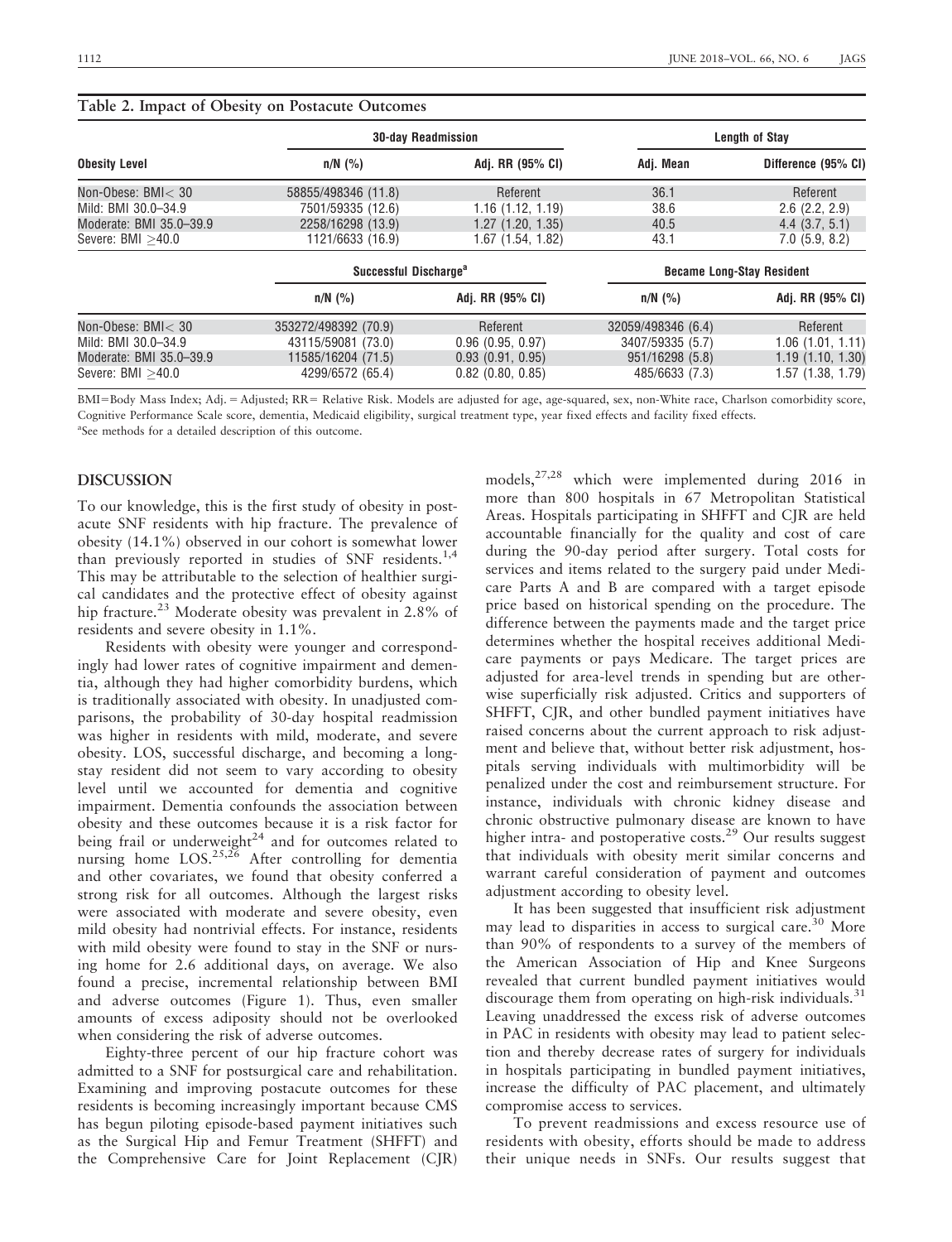

Figure 1. Adjusted rates of outcomes with 95% confidence interval according to body mass index: (A) 30-day hospital readmission, (B) length of nursing facility stay, (C) successful discharge to community, (D) became long-stay resident.

outcomes are poor even after accounting for facilitylevel factors such as quality and available resources. It is reasonable to assume that the resources needed in SNFs to address obesity, such as staffing, equipment, and training in how to care for residents with obesity, are likely to be universally lacking. Residents with obesity require a higher allocation of staff time than those without obesity with similar care needs,<sup>13,32</sup> particularly for functional rehabilitation, yet the Medicare Resource Utilization Group payment system does not incorporate obesity into its payment formula, and only a few states include a Medicaid per diem add-on for obesity (e.g., New York). Attention needs to be paid to the incentives for and disincentives to providing care to residents with obesity in SNFs as they relate to appropriate allocation of resources.

Results from this study also have implications for measurement of outcomes, which is relevant given the passage and implementation of the Improving Medicare Post-Acute Care Transformation Act of 2014.<sup>33</sup> With the introduction of universal quality measures for PAC, studies like this are valuable in informing the design and risk adjustment of these cross-setting quality indicators. Our results suggest that attention must be paid to obesity when designing these measures not only to even the playing field for PAC providers, but also to avoid disincentives to serving individuals with obesity.

This study has several strengths, including the use of a cohort design with comprehensive population-level data that was complete in more than 99% of records. Prior studies have demonstrated the importance of distinguishing cases of extreme obesity,<sup>10</sup> and because of the large sample size, we were able to make inferences about residents with moderate and obesity levels. Several limitations are also worth noting. First, although BMI is the most widely used measure of obesity, its accuracy declines among individuals with extreme stature and short stature is not uncommon in elderly populations. Second, we included only age-entitled Medicare fee-for-service beneficiaries without SNF use in the year prior to hospitalization. Therefore, our results may not be generalizable to older adults who repeatedly use SNF services, who are enrolled in Medicare Advantage, or whose primary payer is not Medicare. Finally, residual confounding may have affected our point estimates, a common shortcoming of cohort studies.

In summary, older adults with hip fracture and obesity are more likely to have poor outcomes after postacute admission to a SNF. Efforts to improve targeted care for residents with obesity may be essential to improve outcomes and ultimately provide equitable care.

## ACKNOWLEDGMENTS

Financial Disclosure: This study was funded by P01AG027296 from the U.S. National Institute on Aging (VM).

Meetings: This study was presented at the AcademyHealth and International Association of Gerontology and Geriatrics Annual Research Meetings in 2017.

Conflict of Interest: CMK, KST, PLG, and JAO have no potential conflicts of interest. VM holds stock of unknown value in PointRight, Inc., an information services company providing advice and consultation to various components of the long-term care and postacute care industry, including suppliers and insurers. PointRight sells information on the